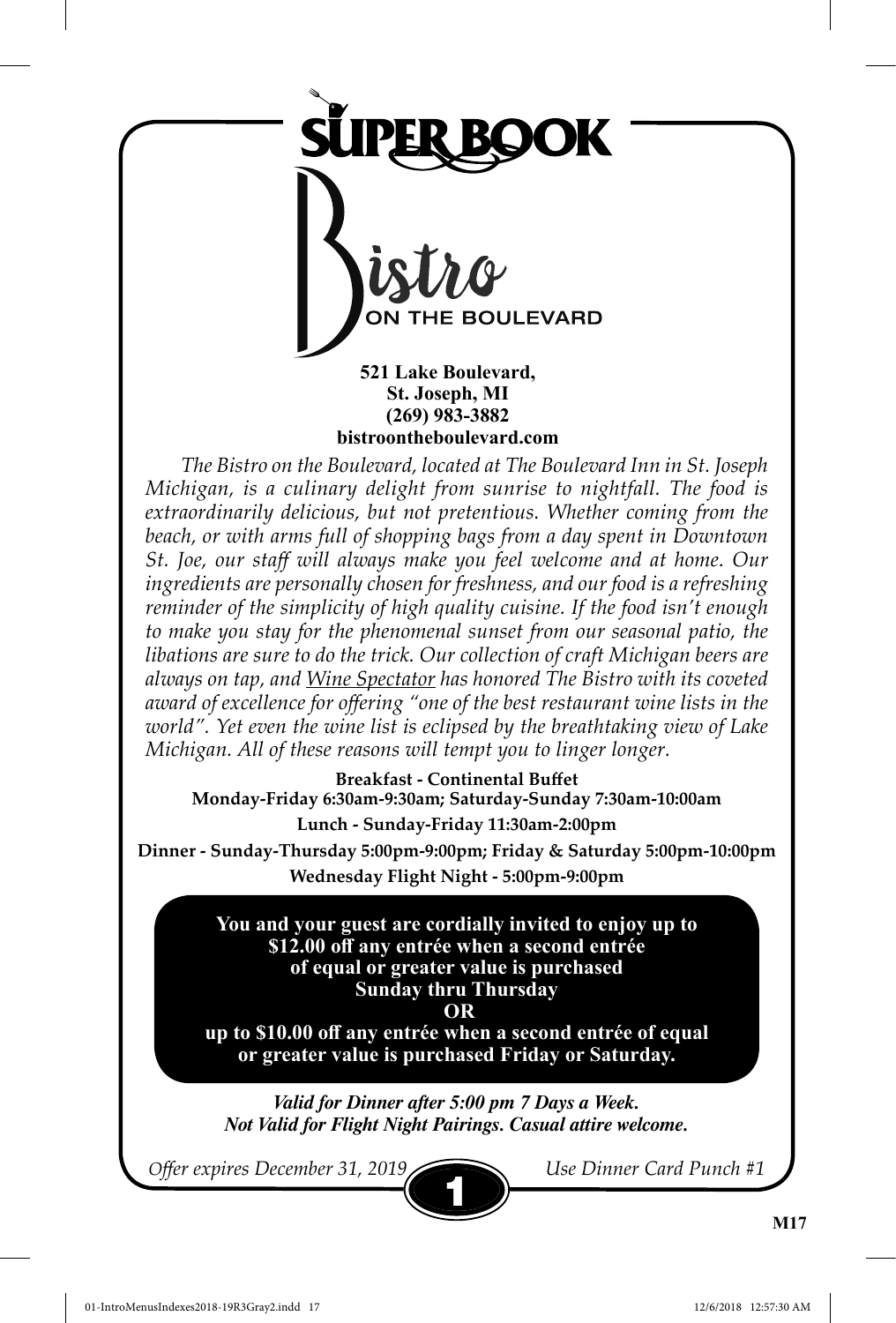

GF = GLUTEN-FREE GA = GF AVAILABLE VG = VEGETARIAN

#### SNACKS & SHARES

panko encrusted · serrano honey · scallions · blue cheese mousse | 10 SEA SCALLOPS<sup>GF</sup>

pancetta · mint · pea & orzo ragout· lemon beurre blanc | 19 CHICKEN THIGHS GF

roasted · stuffed w/ chorizo & blue cheese | 14 DEVILED EGGS

panko encrusted · bed of baby greens & red onion salad | 10 PIMENTO CHEESE RILLETE GA

bacon · scallions · toasted crostini · saltines | 10

\*BEEF MEDALLIONS GF fontina & nduja grits · honey bordelaise · pickled petite sweet peppers | 19

> LAMB MEATBALLS simple tomato sauce · parmesan mousse · crostini | 12

GOAT CHEESE, BACON & OLIVE QUICK BREAD salted scallion butter | 7

\*DECONSTRUCTED WELLINGTON GA 8 oz center cut filet · mushroom duxelles · chicken liver mousse · puff pastry · madeira demi-glace · sour cream mashed · veg du jour | 36 \*STEAK FRITES GA 12 oz prime, center cut NY strip · green peppercorn sauce · cacio e pepe frites · parmesan mousse | 36 \*LAMB LOIN GA herb marinated & grilled · mashed potato strudel · veg du jour · romesco demi-glace | 32 BUCATINI PASTA GA bucatini pasta · pulled chicken · pancetta · scallions · spinach · smoked gouda · lemon confit | 18 LENTIL CHILI VG/GF lentils · spiced bean mélange · spinach · soft polenta · herb crème fraîche | 19

SMALL FRY <sup>GA</sup> sautéed lake perch · pearl onions · Wisconsin cheese curds · green tartar sauce · arugula & red onion salad | 15

# LARGE PLATES

HALIBUT<sup>GA</sup> panko encrusted · Israeli couscous · sautéed spinach · bacon-burgundy mushroom sauce | 33

HOT HONEY CAULIFLOWER

CHILI RUBBED SHRIMP GF grilled · smoky chili rub · lemon aioli | 2/Ea CHICKEN LIVER MOUSSE GA buttery blend  $\cdot$  shallots  $\cdot$  cognac  $\cdot$  mustard  $\cdot$  pickles  $\cdot$  apricot mostarda  $\cdot$ crostini | 11 \*TUNA TATAKI GF black pepper & toasted sesame encrusted yellowtail · yuzu · white soy · jicama salad · wasabi aioli | 16 BISTRO TAPAS PLATE GA jambon de bayonne · camembert · spiced almonds · olives · cherry confit · bacon & onion tart · salted butter · herb baguette | 16 CACIO E PEPE FRIES parmesan · black pepper · parmesan mousse | 7 TEMPURA LOBSTER TAIL GF lemon confit mashed · peas · hot honey butter | 21

> WALLEYE GA sautéed filet · smashed red potatoes w/peas & pearl onions ·

> > dill beurre blanc | 27 SALMON G

fresh filet · dijon-honey glaze · romanesco cauliflower · melted leeks & raisins | 30

BLACKENED CATFISH GF mango salsa · citrus beurre blanc · lemon infused mashed potatos | 20

DUCK CONFIT GF crispy, braised breast & leg · parmesan crusted potatoes · grand marnier sauce | 28

ROASTED CHICKEN GF

airline breast · apples · spinach · madeira demi-glace ·veg du jour | 22

### SANDWICHES

CHOICE OF FRIES OR SIDE HOUSE SALAD

\*BISTRO BURGER GA 8 oz prime · carmelized onions · house cured pickles · white American · bacon aioli · bistro burger bun | 13<br>\*classic burger w/American | 11

\*classic burger w/American | 11 GRILLED SHRIMP SANDWICH GA

chili rubbed shrimp · fire roasted tomatoes · pancetta · lemon aioli · crisp lettuce · ciabatta roll | 14

\*LAMB BURGER GA

seasoned lamb · fontina · carmelized onions · romesco mayo · crisp lettuce · artisan bun | 16

BROCCOLINI CHEESESTEAK VG / GA

roasted broccolini · gouda · apricot-cherry mostarda · romesco aioli · gourmet hoagie bun | 12

GRILLED CHICKEN SANDWICH GA

grilled breast · pickled onions · jicama · cilantro & cucumber salad · smoked gouda · spicy mayo · crisp lettuce · artisan roll | 13

CHORIZO GRILLED CHEESE GA chorizo · fontina · white american · gouda · charred scallions · sourdough | 12

ADD PROTIEN TO ANY SALAD · chicken | 5 · shrimp | 2/Ea · salmon | 12 · steak | 8

SOUP & SALADS SOUP DU JOUR ask your server about today's selection | 5 HOUSE SALAD VG / GF seasonal greens · sweet grape cherry · parmesan crisps · red wine vinaigrette | 6 GREEN GODDESS BOWL VG/GF avocado · zucchini · cucumbers · baby greens · sugar snaps peas · jammy eggs · green goddess dressing · pistachio granola | 13 BURRATA GF sugar snap peas · toasted almonds · arugula · manchego cheese · serrano ham · burrata · plums · honey-pepper vinaigrette | 16 CHICKEN GA panko encrusted chicken thighs · apples · pancetta · brie fritters · mixed greens crispy chicken skin vinaigrette | 13

lf you have any dietary restrictions or food allergies, please let your server know. "Consuming raw or undercooked meats, poultry, seafood, shellfish, or eggs may increase your risk of<br>foodborne illness, especially if you

PARTIES OF 8 OR MORE WILL RECEIVE ONE CHECK ; AN 18% GRATUITY WILL BE ADDED AUTOMATICALLY.

**M18**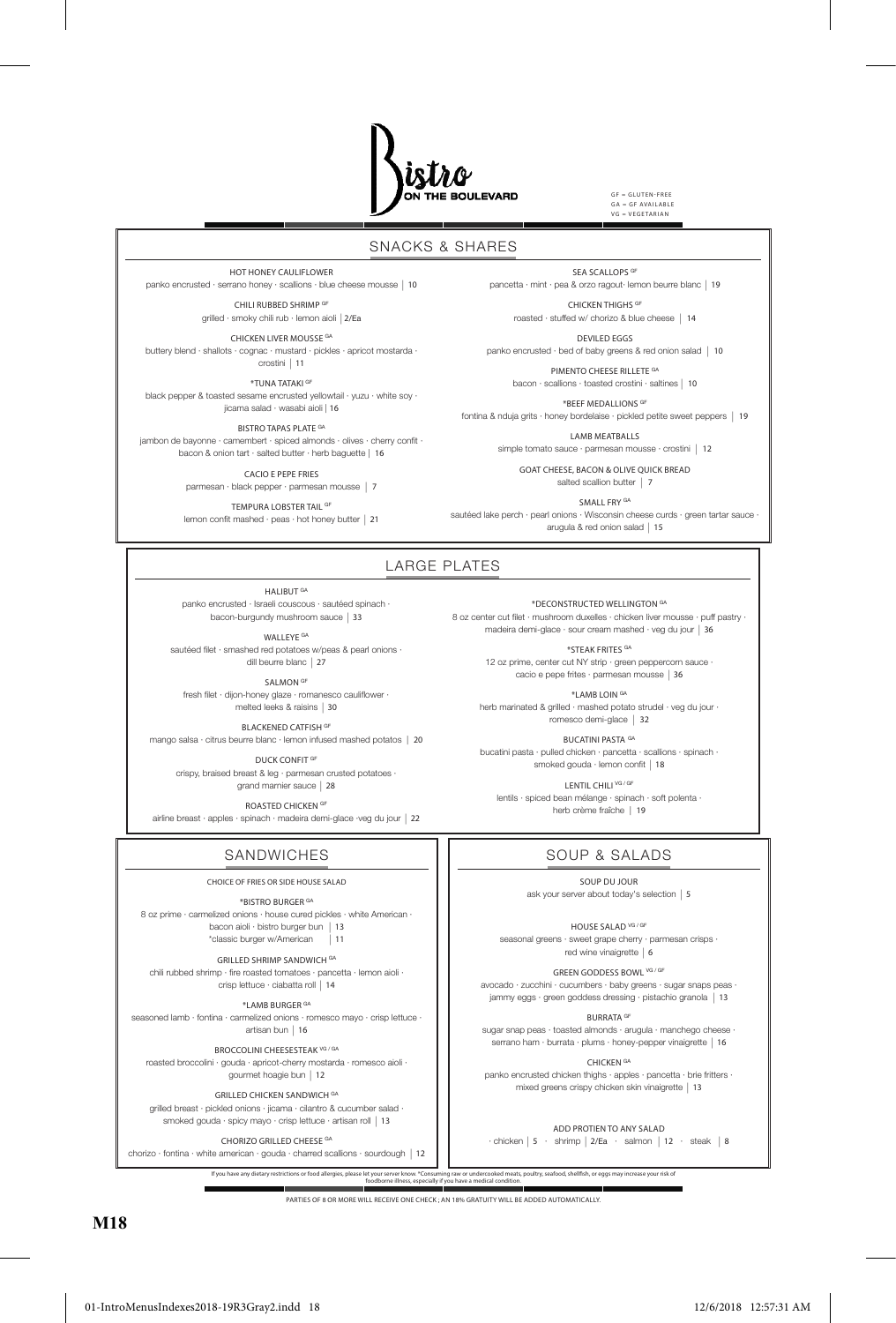

GF = GLUTEN-FREE GA = GF AVAILABLE VG = VEGETARIAN

#### SNACKS & SHARES

HOT HONEY CAULIFLOWER

panko encrusted · serrano honey · scallions · blue cheese mousse | 10

CHILI RUBBED SHRIMP GF grilled · smoky chili rub · lemon aioli | 2/Ea

CHICKEN LIVER MOUSSE GA

buttery blend  $\cdot$  shallots  $\cdot$  cognac  $\cdot$  mustard  $\cdot$  pickles  $\cdot$  apricot mostarda  $\cdot$ crostini | 11

\*TUNA TATAKI GF black pepper & toasted sesame encrusted yellowtail · yuzu · white soy ·

jicama salad · wasabi aioli | 16

BISTRO TAPAS PLATE GA jambon de bayonne · camembert · spiced almonds · olives · cherry confit · bacon & onion tart · salted butter · herb baguette | 16

CACIO E PEPE FRIES

parmesan · black pepper · parmesan mousse | 7 TEMPURA LOBSTER TAIL GF

lemon confit mashed · peas · hot honey butter | 21

SEA SCALLOPS<sup>GF</sup> pancetta · mint · pea & orzo ragout· lemon beurre blanc | 19

CHICKEN THIGHS GF roasted · stuffed w/ chorizo & blue cheese | 14 DEVILED EGGS

panko encrusted · bed of baby greens & red onion salad | 10 PIMENTO CHEESE RILLETE GA

bacon · scallions · toasted crostini · saltines | 10

\*BEEF MEDALLIONS GF fontina & nduja grits · honey bordelaise · pickled petite sweet peppers | 19

> LAMB MEATBALLS simple tomato sauce · parmesan mousse · crostini | 12

GOAT CHEESE, BACON & OLIVE QUICK BREAD salted scallion butter | 7

SMALL FRY <sup>GA</sup> sautéed lake perch · pearl onions · Wisconsin cheese curds · green tartar sauce · arugula & red onion salad | 15

# LARGE PLATES

HALIBUT<sup>GA</sup> panko encrusted · Israeli couscous · sautéed spinach · bacon-burgundy mushroom sauce | 33

WALLEYE GA sautéed filet · smashed red potatoes w/peas & pearl onions · dill beurre blanc | 27

SALMON<sup>G</sup> fresh filet · dijon-honey glaze · romanesco cauliflower ·

melted leeks & raisins | 30

BLACKENED CATFISH GF mango salsa · citrus beurre blanc · lemon infused mashed potatos | 20

DUCK CONFIT GF crispy, braised breast & leg · parmesan crusted potatoes · grand marnier sauce | 28 ROASTED CHICKEN GF

airline breast · apples · spinach · madeira demi-glace ·veg du jour | 22

### SANDWICHES

CHOICE OF FRIES OR SIDE HOUSE SALAD

\*BISTRO BURGER GA

8 oz prime · carmelized onions · house cured pickles · white American · bacon aioli · bistro burger bun | 13 \*classic burger w/American | 11

GRILLED SHRIMP SANDWICH GA

chili rubbed shrimp · fire roasted tomatoes · pancetta · lemon aioli · crisp lettuce · ciabatta roll | 14

\*LAMB BURGER GA

seasoned lamb · fontina · carmelized onions · romesco mayo · crisp lettuce · artisan bun | 16

BROCCOLINI CHEESESTEAK VG / GA

roasted broccolini · gouda · apricot-cherry mostarda · romesco aioli · gourmet hoagie bun | 12

GRILLED CHICKEN SANDWICH GA grilled breast · pickled onions · jicama · cilantro & cucumber salad · smoked gouda · spicy mayo · crisp lettuce · artisan roll | 13

CHORIZO GRILLED CHEESE GA chorizo · fontina · white american · gouda · charred scallions · sourdough | 12<br>
If you have any dietary restrictions or food allergies, please let your server know. "Co

\*DECONSTRUCTED WELLINGTON GA 8 oz center cut filet · mushroom duxelles · chicken liver mousse · puff pastry · madeira demi-glace · sour cream mashed · veg du jour | 36

> \*STEAK FRITES GA 12 oz prime, center cut NY strip · green peppercorn sauce · cacio e pepe frites · parmesan mousse | 36

\*LAMB LOIN GA herb marinated & grilled · mashed potato strudel · veg du jour · romesco demi-glace | 32

BUCATINI PASTA GA bucatini pasta · pulled chicken · pancetta · scallions · spinach · smoked gouda · lemon confit | 18

LENTIL CHILI VG/GF lentils · spiced bean mélange · spinach · soft polenta · herb crème fraîche | 19

## SOUP & SALADS

SOUP DU JOUR ask your server about today's selection | 5

HOUSE SALAD VG / GF seasonal greens · sweet grape cherry · parmesan crisps · red wine vinaigrette | 6

GREEN GODDESS BOWL VG/GF avocado · zucchini · cucumbers · baby greens · sugar snaps peas ·

jammy eggs · green goddess dressing · pistachio granola | 13 BURRATA GF sugar snap peas · toasted almonds · arugula · manchego cheese ·

serrano ham · burrata · plums · honey-pepper vinaigrette | 16

CHICKEN GA panko encrusted chicken thighs · apples · pancetta · brie fritters · mixed greens crispy chicken skin vinaigrette | 13

ADD PROTIEN TO ANY SALAD · chicken | 5 · shrimp | 2/Ea · salmon | 12 · steak | 8

lf you have any dietary restrictions or food allergies, please let your server know. "Consuming raw or undercooked meats, poultry, seafood, shellfish, or eggs may increase your risk of<br>foodborne illness, especially if you

PARTIES OF 8 OR MORE WILL RECEIVE ONE CHECK ; AN 18% GRATUITY WILL BE ADDED AUTOMATICALLY.